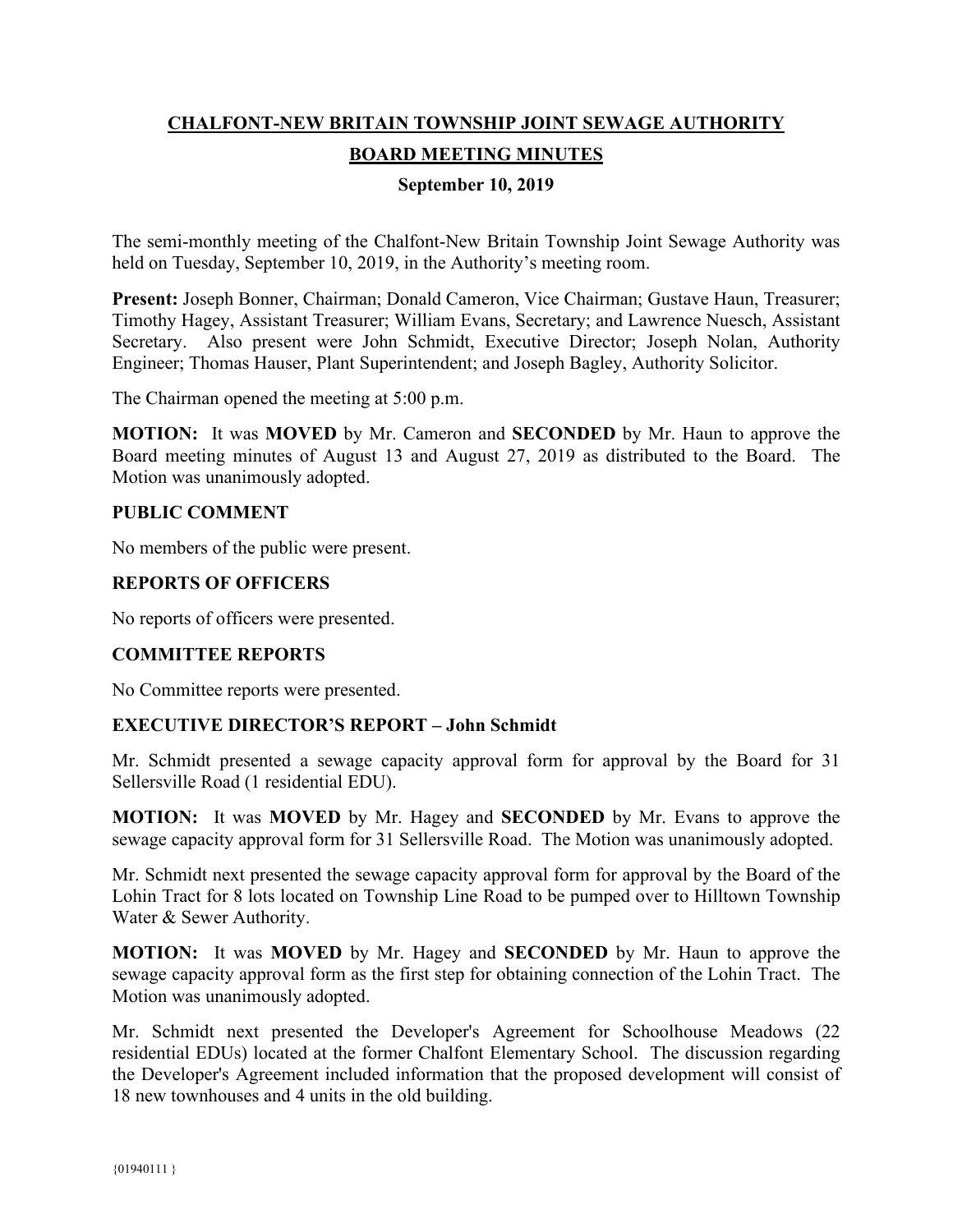**MOTION:** It was **MOVED** by Mr. Hagey and **SECONDED** by Mr. Haun to authorize the appropriate officials to sign the Developer's Agreement. The Motion was unanimously adopted.

Mr. Schmidt announced that CKS Engineering was increasing its hourly rates for 2020.

Mr. Schmidt reminded the Board that next Friday the EPWPCOA meeting will take place at the Authority.

## **ENGINEER'S REPORT – Joseph Nolan, P.E.**

Mr. Nolan reported that a purchase order had been executed for the biosolids dryer. An approximate 3% payment is due to the manufacturer which is included in the requisitions proposed for today. Mr. Nolan expects submittals to be prepared. Mr. Nolan met with the Electrical Engineer to go over what needs to be done. The manufacturer is anticipating a February or March delivery.

Mr. Nolan reported that the Pump Station No. 4 documents enabling surveying have been signed. CKS has received information on as-builts for the utilities at the site. Mr. Nolan is looking at two alternate routes with the preferred one to cross over Railroad Avenue and approach a 32" water line and a 40" water line.

Mr. Nolan presented Requisition No. 201 for Capital Expenditures for \$0 and No. 244 for Capital Improvements in the amount of \$42,619.27 and he recommended approval.

**MOTION:** It was **MOVED** by Mr. Haun and **SECONDED** by Mr. Cameron to approve Requisition No. 244 for Capital Improvements. The Motion was unanimously adopted.

#### **TREASURER'S REPORT – Gustave Haun**

The Board asked questions regarding various bills and received answers from the staff.

Mr. Haun reviewed the General Operating Expenses for the month of \$281,130.95 and the previously-approved Capital Improvements of \$42,619.27 as well as the Loan payments of \$73,304.25, bringing the total expenditures for the month to \$397,054.47 and he recommended approval.

**MOTION:** It was **MOVED** by Mr. Haun and **SECONDED** by Mr. Nuesch to approve the total expenditures for the month of \$397,054.47. The Motion was unanimously adopted.

Mr. Haun next presented Escrow Disbursements of \$1,538.06 and he recommended approval.

**MOTION:** It was **MOVED** by Mr. Haun and **SECONDED** by Mr. Nuesch to approve Escrow Disbursements of \$1,538.06. The Motion was unanimously adopted.

# **SOLICITOR'S REPORT – Joseph M. Bagley, Esquire**

Mr. Bagley had nothing to report.